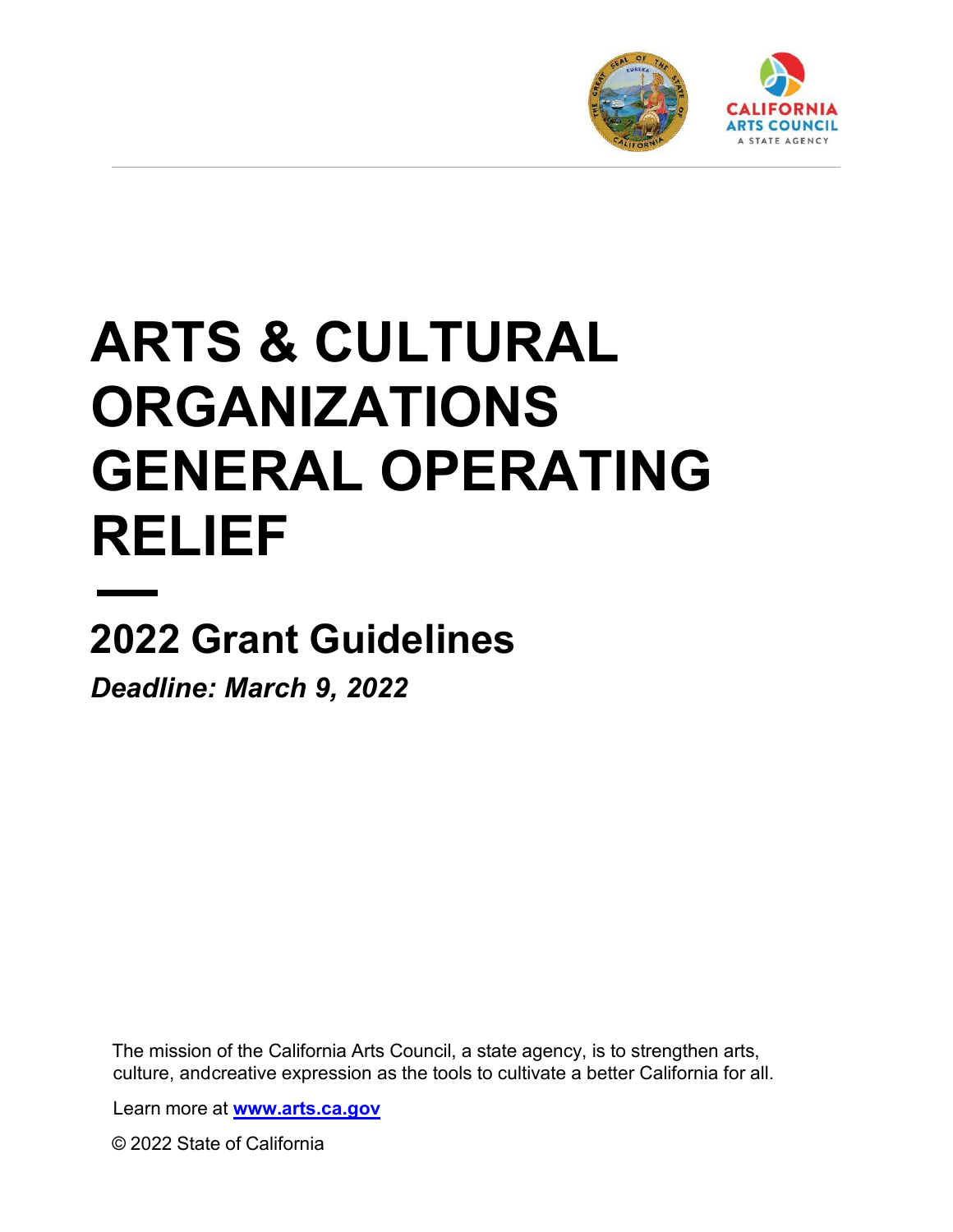## **ARTS & CULTURAL ORGANIZATIONS GENERAL OPERATING RELIEF**

**2022 GRANT GUIDELINES**

**DEADLINE: March 9, 2022 11:59 PM Grant Awards: Up to \$30,000**

**Estimated Total Number of Grant Awards: 301** 

**Grant Activity Period: September 1, 2022 – August 31, 2023**



**Total Operating Revenue: Eligible applicants must be at or below \$250,000 for the last completed fiscal year. Matching Funds: This program requires a 1:1 match of award funds.**

**Apply at: [calartscouncil.smartsimple.com](https://calartscouncil.smartsimple.com/)**

## **Background & Purpose**

The California Arts Council's **Strategic Framework** prioritizes racial equity and broad geographic reach into communities of all sizes and needs. Recent data and community input demonstrate the need for greater access to general operations funding in support of maintaining California arts and cultural organizations during this uncertain time.

The **Arts & Cultural Organizations General Operating Relief** grant program intends to provide relief funding to arts and cultural organizations who have experienced economic hardships due to the COVID-19 pandemic.

This grant supports the well-being of California's cultural vitality by helping sustain a robust and diverse arts workforce and infrastructure. **Funds may be used to support any eligible expenses associated with the general operations of an arts or cultural organization, including but not limited to rent, utilities, and staff salaries.** Applying for this grant does not restrict an organization from applying for other CAC project-based grants. General Operating grants are intended to support the applicant organization in carrying out its mission. Funding is *not* intended to support a specific project.

## **Arts Organizations Defined**

An arts and cultural organization is defined as an entity with a primary purpose of providing arts, creative, or cultural programming/services. Assessed by CAC staff, this purpose is determined by the organization's mission, purpose statement, and/or by its summary of core organizational programs and services.

## **Ineligible Organizations**

- Organizations applying for the CAC's Statewide and Regional Networks, State-Local Partners, or Cultural Pathways grant programs
- Organizations that do not have principal place of business in California
- Public and private colleges and universities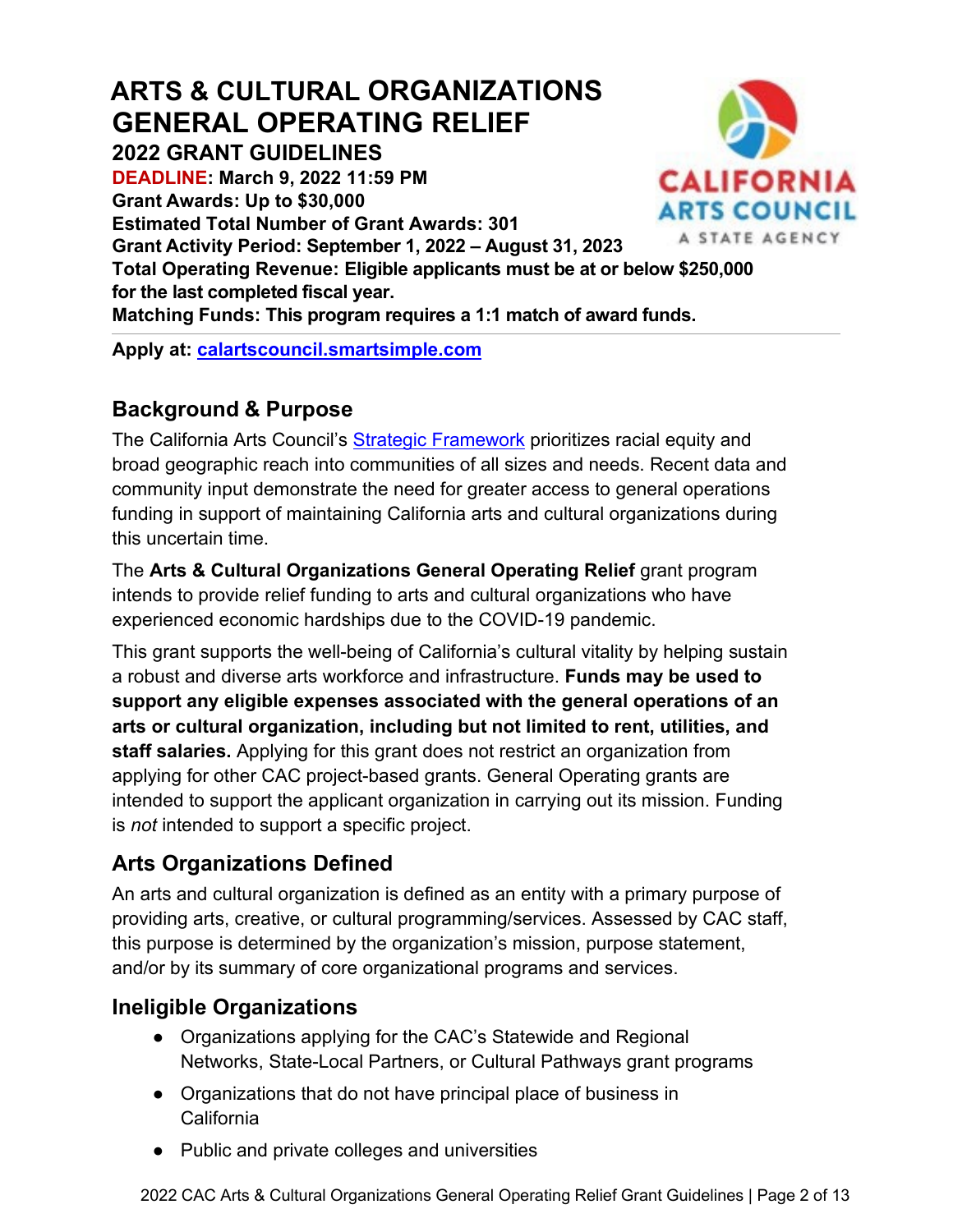- K-12 school districts
- County Offices of Education
- Social services or non-arts/cultural nonprofits

## **Eligible Organizations**

- 501(c)(3) organization as applicant or fiscal sponsor Nongovernmental applicant organizations must demonstrate proof of nonprofit status under section 501(c)(3) of the Internal Revenue Code, or section 23701d of the California Revenue and Taxation Code.
- Local government An arts-based unit of municipal or county government; or a tribal government
- Applicant organizations using fiscal sponsors An applicant organization that is without nonprofit status must use a Californiabased fiscal sponsor with a federal 501(c)(3) designation to apply for funding. For-profit businesses and individuals may not use a fiscal sponsor to apply to CAC organizational grants. Types of applicant organizations eligible to apply using a fiscal sponsor include, but are not limited to artist collectives, guilds, and 501(c)(6) organizations.
	- o A [Letter of Agreement](https://arts.ca.gov/fiscalsponsorletter/) between the fiscal sponsor and the applicant organization [must be signed](https://arts.ca.gov/definitionofasignature/) by a representative from both parties and submitted with the application. A blank signature field will not be accepted. **If a grant is awarded, the fiscal sponsor becomes the legal contract holder with the California Arts Council.**
	- $\circ$  A fiscal sponsor change is not permissible during the Grant Activity Period, with rare exceptions.
	- o Fiscal sponsors must have a minimum two-year history of consistent engagement in arts programming and/or services prior to the application deadline. (Acting as a fiscal sponsor to arts and cultural organizations is considered an arts service.) See additional information on the use of [CAC fiscal sponsors.](https://arts.ca.gov/fiscalsponsorpolicy/)

### **Eligibility Requirements**

- **Racial equity statement -** Description of the organization's commitment to equitable policies and culture.
- **California-based -** Documentation of being a California-based nonprofit arts/cultural organization; an arts-based unit of municipal or county government;or a tribal government, or nonprofit social service organization with regular ongoing arts programming and/or services and a principal place of business in California.
- **Arts programming -** Applicants must have a minimum two-year history of consistent engagement in arts programming and/or services prior to the application deadline.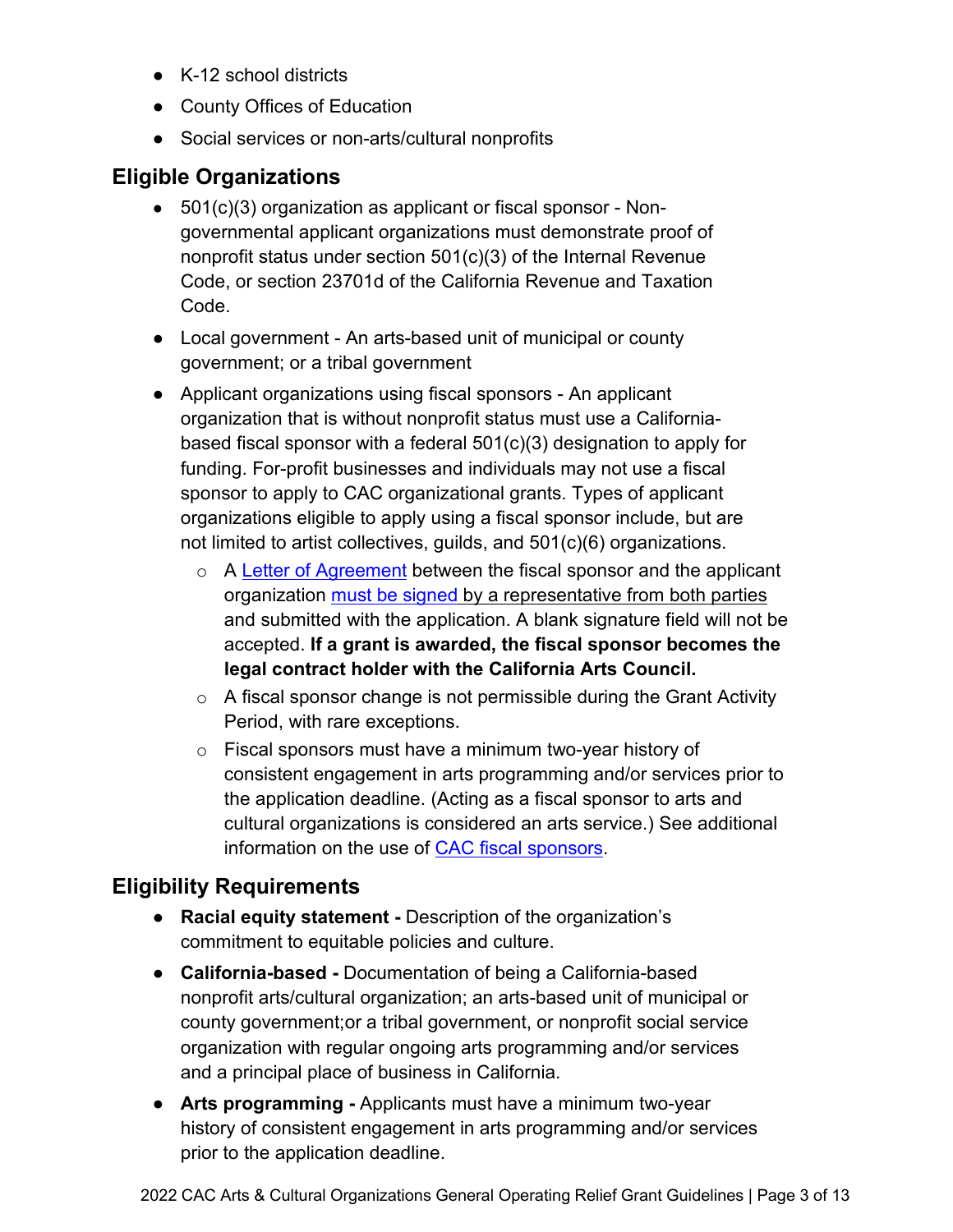● **Certificate of good standing -** Nonprofit organizations and fiscal sponsors (if applicable) must have "active status" with the California Secretary of State (SOS) showing evidence of "good standing" at the time of application. You can verify your organization's status by conducting a search using the SOS online [Business Search](https://businesssearch.sos.ca.gov/) tool. An indication of "active" (versus "suspended," "dissolved," "cancelled," etc.) confirms that your nonprofit corporation exists, is authorized to conduct business in the State of California, has met all licensing and corporation requirements, and has not received a suspension from the Franchise Tax Board.

## **Eligible Request Amounts**

Applicant organizations can request up to \$30,000.

## **Funding Restrictions**

- Statewide and Regional Networks, State-Local Partners, and Cultural Pathways applicants are not eligible for General Operating Relief grant support in the same fiscal year.
- Applicants to this program are not restricted from applying for and receiving additional CAC project grants.

## **Small Organization Prioritization**

This program only allows organizations to apply who are at or below a total operating revenue of \$250,000 for the last fiscal year.

## **Matching Funds**

This program requires a 1:1 match of award funds. If applying for multiple CAC grants in a single fiscal year, distinct matching funds must be identified within each application, if applicable. State funds cannot be used to meet the match. The status of each source must be specified as either projected, pending, or committed.

Matching funds can be met with any combination of in-kind and cash sources. Click [here](https://arts.ca.gov/inkind/) for additional information on CAC in-kind contributions.

## **Community**

Representation of, by, and for community is a core value of the CAC, including authentic intergenerational and intersectional connections.

**Although not factors in grant decisions**, we strongly encourage applications from organizations that are led by, represent, and/or serve systemically marginalized communities, which may include but are not limited to: Arab, MENASA (Middle Eastern, North African, SouthAsian); Asian; Black, African American; California Native American, Native Hawaiian, Indigenous, Tribal; Currently Experiencing Incarceration; Disabled; Elders, Seniors; Latinx, Chicanx;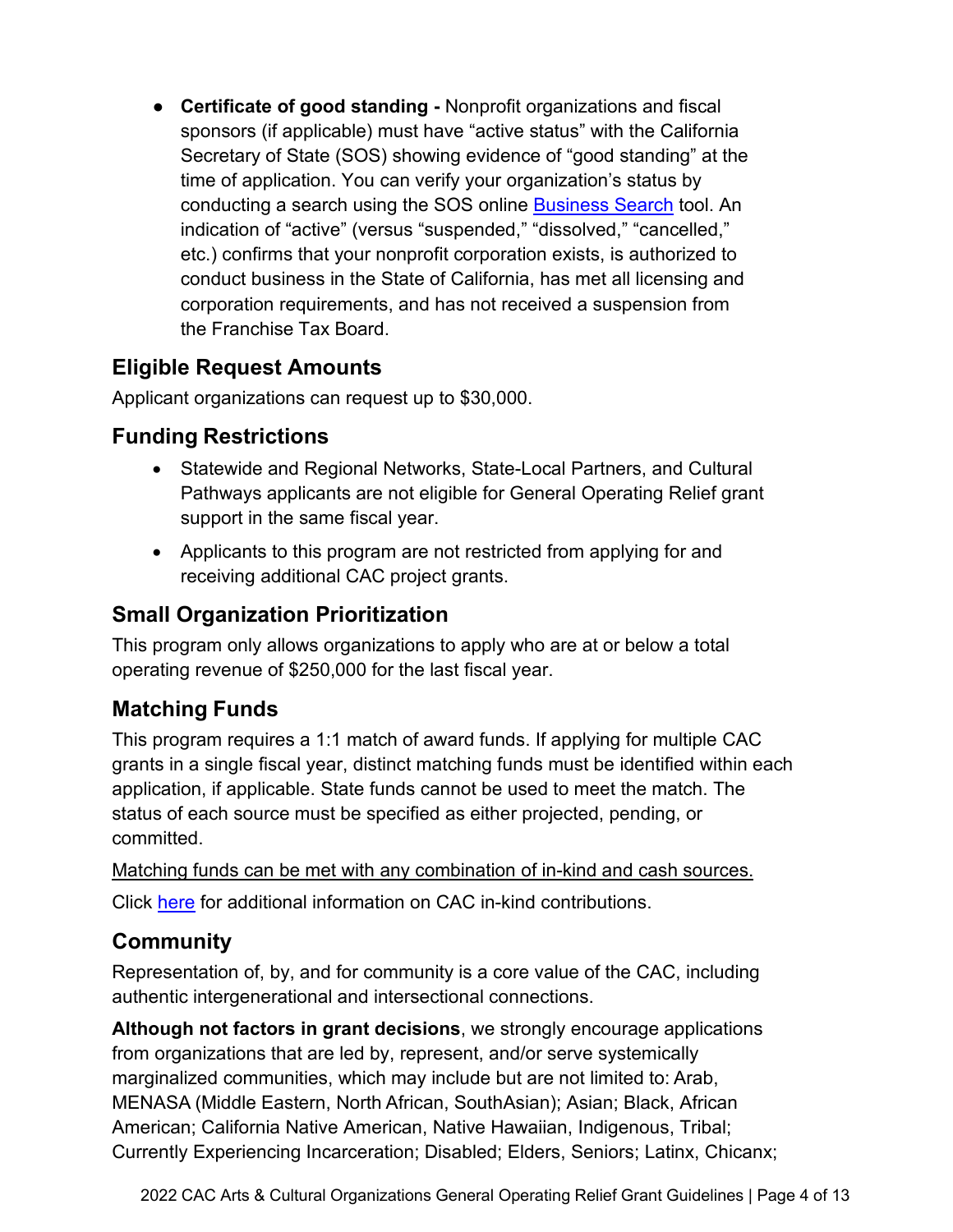LGBTQIA+; Low-Income; Neuro-Divergent; Pacific Islander; People of Color; Rural; Returned Residents, Formerly Incarcerated; Students of Color; Trans and/or Non-Binary People; Immigrants (Documented and/or Undocumented), Refugees, Asylum Seekers, Migrants; Unhoused, Transient; Veterans; or Youth.

## **Online Application Portal**

Applications will be available online through the CAC's online grants management system at [calartscouncil.smartsimple.com.](https://calartscouncil.smartsimple.com/s_Login.jsp) Only applications submitted through the system by the deadline will be accepted. **It is recommended that new applicants create an online profile well in advance of the application deadline.** More information can be found on the [Grant Resources](https://arts.ca.gov/grants/resources/) page of the CAC website.

## **Application Review Criteria**

A review panel will adjudicate complete and eligible applications based on the following criteria. Application questions and required documents pertaining to each review criterion are included below. Detailed instructions are available at [calartscouncil.smartsimple.com.](https://calartscouncil.smartsimple.com/s_Login.jsp)

**Racial Equity:** Demonstrates an understanding of racial equity through its cultural competence, policies, practices, projects, and organizational culture. Elements of racial equity are evidenced in the implementation of programming/services and throughout the proposal. Organization's leadership and participants center cultural, ethnic, and racial diversity.

#### *Application Questions and Required Documents*

- 1. Describe the elements of racial equity that are essential to the program/service and organization policies/culture. This criterion will be assessed by panelists during the review process. Your racial equity statement could include, but is not limited to:
	- A description of your region's landscape and how systemic racism has impacted your communities and field
	- How your organization is addressing issues of systemic inequities through racially equitable policies and practices
	- A description of the racial equity elements that support how the organization serves and uplifts the leadership of communities of color in your region, through your organizational leadership, community partnerships, mentorship, arts and cultural programming, accessibility, and outreach
- 2. Describe how the elements of racial equity show up in the programming/ services and policies.
- 3. Describe how the leadership and participants demonstrate cultural, ethnic, and racial diversity.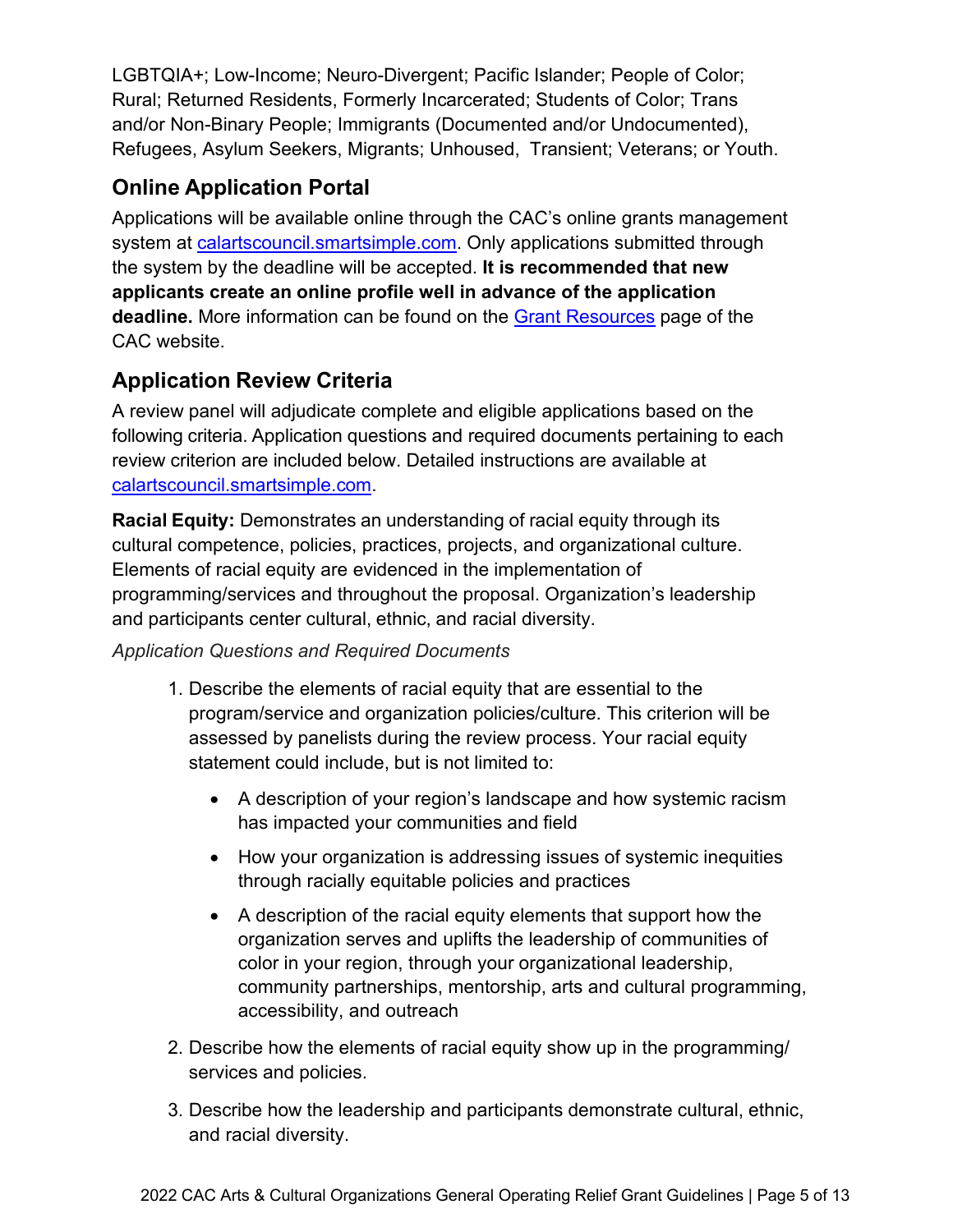4. Describe any strategies or progress the organization has made toward your racial equity elements that you are proud of and would want to share with the field.

**Management & Leadership:** Demonstrates effective management. Organization iseconomically vulnerable or at risk of closure due to impacts of COVID-19. When applicable, fiscal sponsor demonstrates effective fiscal management and sound relationship with the applicant organization.

#### *Application Questions and Required Documents*

- 1. Provide a brief biography for each key individual (artistic, technical, or administrative) involved in your organization. Include name, title, relevant experience, and role.
- 2. Complete a two-year budget snapshot table. Provide revenue and expense amounts. Address any significant changes in line items from one year to the next and explain anticipated surpluses or deficits.
- 3. Complete a matching funds table. Indicate the source type, identify the source, enter the amount, and indicate the status (Committed, Pending, or Projected).

**Arts & Cultural Engagement:** Uses culturally relevant and responsive outreachstrategies to engage systemically marginalized communities. Organization is responsive to the needs and priorities of the community(ies) it serves through its programming and services.

#### *Application Questions and Required Documents*

- 1. Describe the arts and cultural programs and services your organization offers that engage and support the community(ies) it serves.
- 2. Describe the culturally relevant and responsive outreach strategies for engagement that your organization uses.
- 3. Describe the arts and cultural priorities of your organization, including a) how it collects input from the audiences/community(ies) it serves to identify these priorities, and b) what actions are being taken to address these priorities.
- 4. Provide no more than three (3) samples that best portray your organization and its work. These may include artistic work, press materials, flyers, brochures, programs, newsletters, audio, video and other marketing pieces. Samples should be within the past two years and relevant to this grant opportunity.

**Accessibility:** Demonstrates that its programs, services, information, and facilities, including online spaces, are accessible for individuals with disabilities, including but not limited to individuals who are Deaf, Hard of Hearing, Deaf-Blind, have difficulty speaking, have a physical disability, visual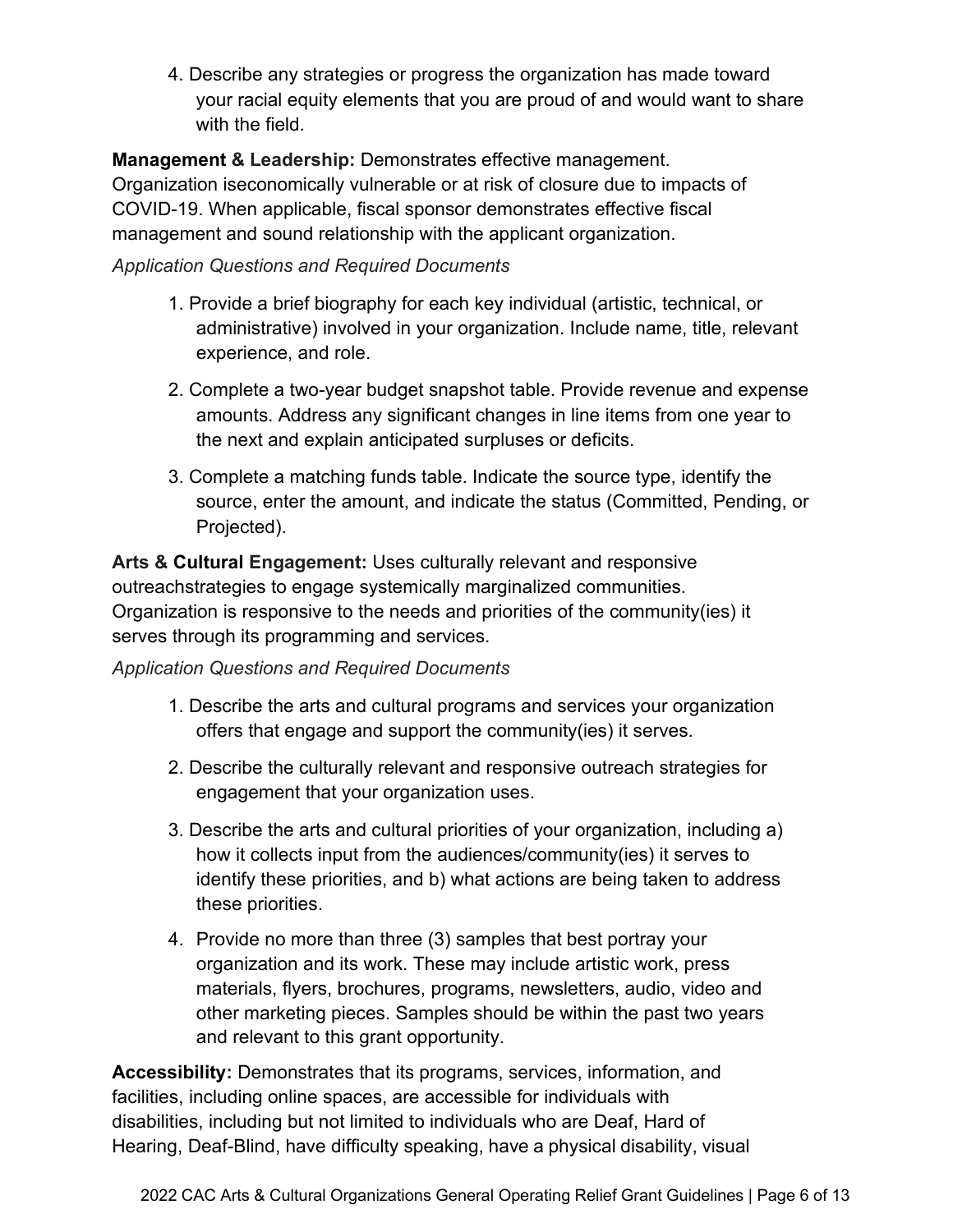disability, developmental disability, learningdisability, mental illness, or chronic illness.

#### *Application Questions and Required Documents*

- 1. Describe your organization's approach to ensuring the physical accessibility of programs and services for individuals with disabilities, as well as the accessibility of print and online materials. Consider organizational personnel and any partnering organizations, as well as beneficiaries of arts programming and services, and potential audience members in your response.
- 2. Identify the primary individual who will be responsible for managing accessibility for your organization. This may be a program manager, accessibility coordinator, or other staff member of the applicant organization. Include their name, title, phone number, and email address in the fields provided.

## **Panel Adjudication and Ranking Scale**

Panelists review and rank applications and work samples using a 6-point ranking scale that can be viewed at [this link.](https://arts.ca.gov/rankingguide/)

## **California Arts Council Decision-making**

The final authority for grant awards is the appointed Council. After receiving and reviewing recommendations from Council committees, the Council will vote on final funding awards at a public meeting. Awards may differ from requested amounts based on panel rank and available funding.

|  | <b>Program Timeline</b> |
|--|-------------------------|
|--|-------------------------|

| <b>Application Opens</b>     | January 19, 2022                    |
|------------------------------|-------------------------------------|
| <b>Application Deadline</b>  | March 9, 2022                       |
| <b>Panel Review</b>          | Approx. March - April 2022          |
| <b>Funding Decision</b>      | Approx. May 2022                    |
| <b>Funding Notification</b>  | Approx. June 2022                   |
| <b>Grant Activity Period</b> | September 1, 2022 - August 31, 2023 |
| <b>Final Report Deadline</b> | October 2, 2023                     |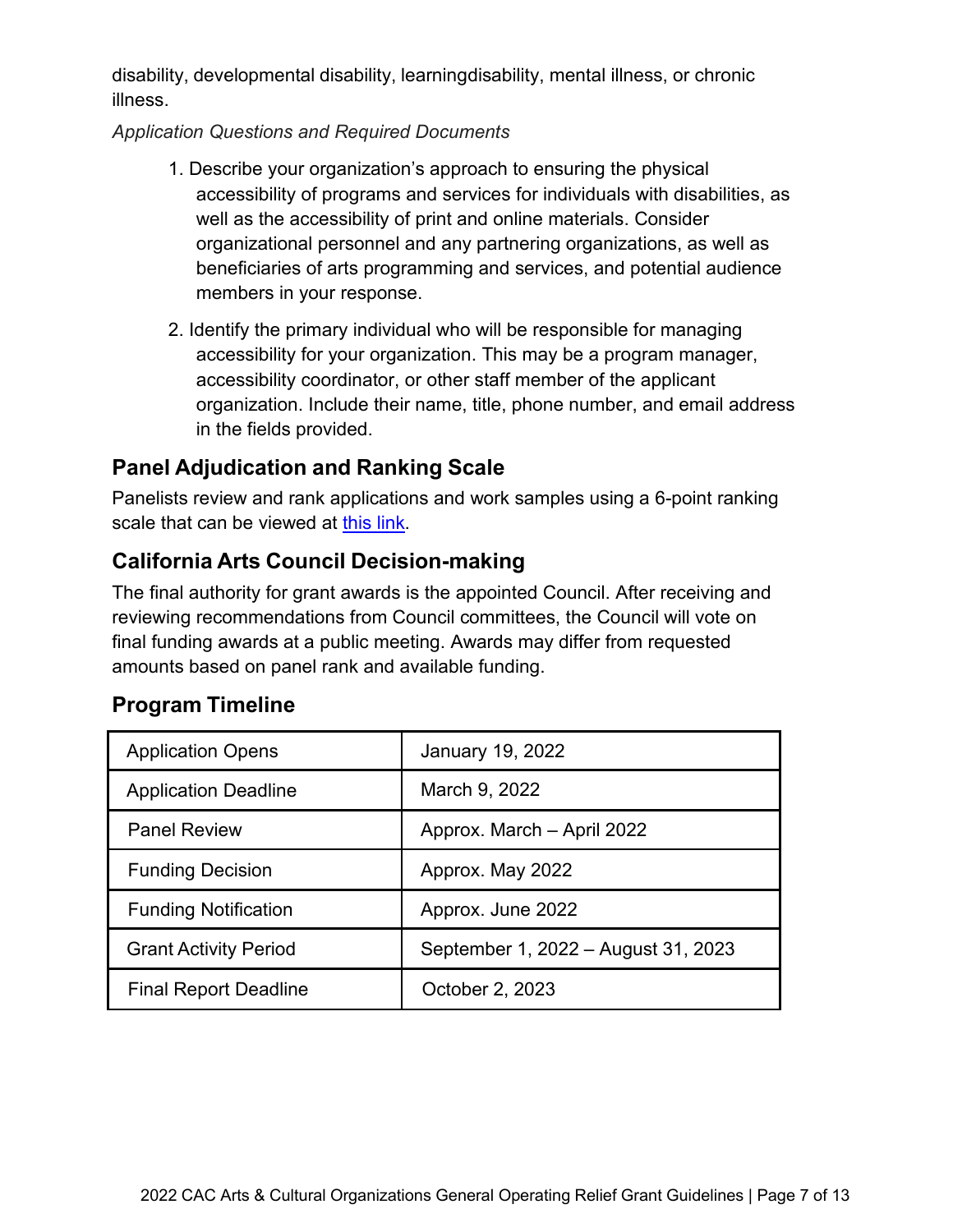## **Staff Assistance**

Before contacting staff, check **FAQs** to see if application questions can be answered. If staff assistance is still required for guidance or clarification, email is the best way to contact Program Specialists. We recommend that you contact staff well in advance of the deadline to ensure you can be accommodated. People who are Deaf, Hard of Hearing, Deaf-Blind, or have difficulty speaking may dial 711 to reach the California Relay Service (CRS). Large printis available upon request. Translation services may also be available upon request.

Organizations seeking technical assistance should contact:

**Leslie Giovanini she/her/hers Arts Program Specialist California Arts Council [genopsgrant@arts.ca.gov](mailto:genopsgrant@arts.ca.gov)**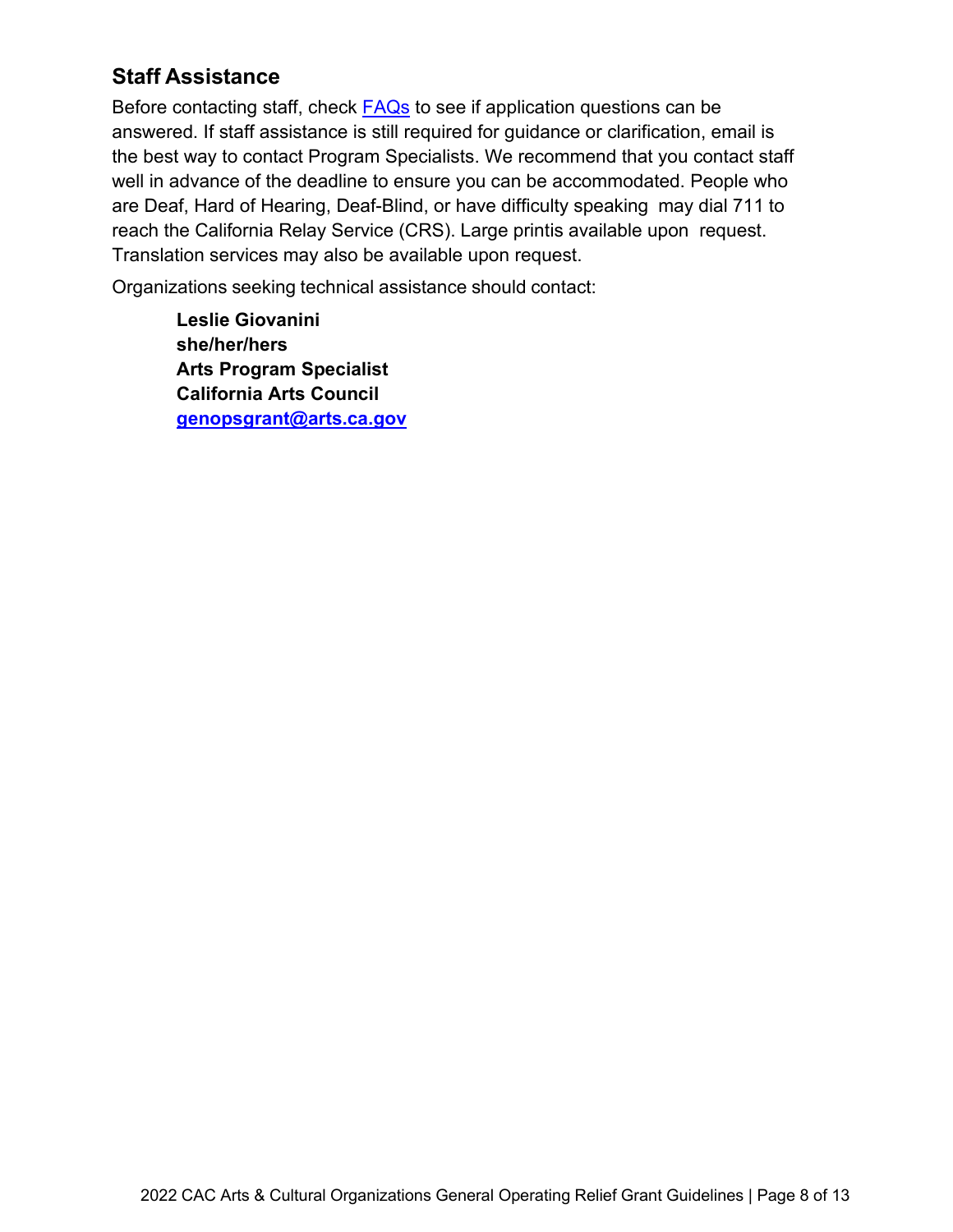## **Governor of California**

Gavin Newsom



#### **Arts Council Members**

Lilia Gonzáles-Chávez, Chair

Consuelo (Chelo) Montoya, Vice Chair

Vicki Estrada

Jodie Evans

Kathleen Gallegos

Stanlee Gatti

Alex Israel

Jonathan Moscone

**Executive Director***,* Anne Bown-Crawford **Deputy Director**, Ayanna L. Kiburi, M.P.H.

1300 I Street, Suite 930 Sacramento, CA 95814 (916) 322-6555 Toll Free (800) 201-6201 FAX: (916) 322-6575  **[www.arts.ca.gov](http://www.arts.ca.gov/)**

#### **Office Hours**

8:00 a.m. - 5:00 p.m., Monday through Friday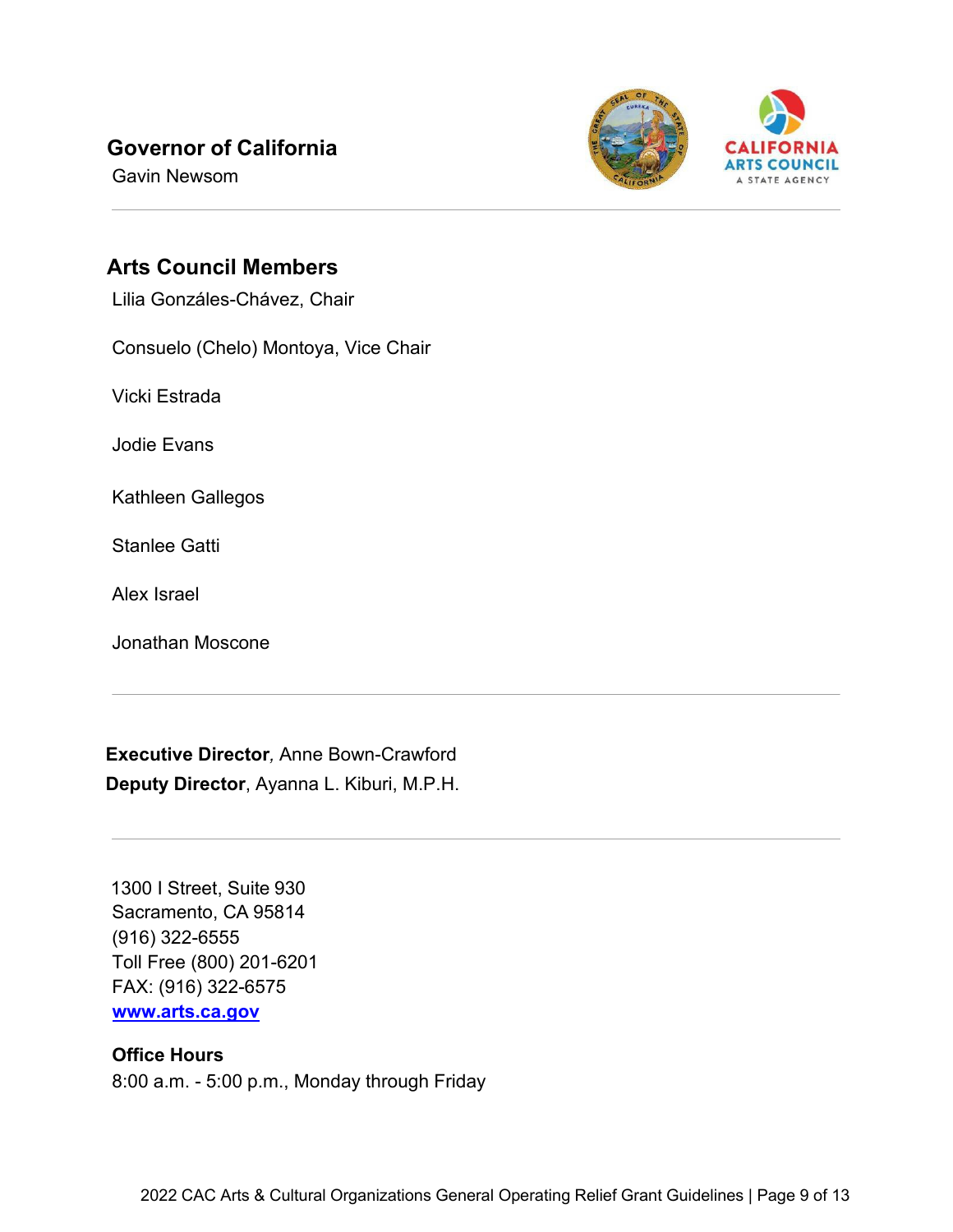**Purpose:** The California Arts Council (CAC), a state agency, was established in January 1976 to encourage artistic awareness, participation, and expression; to help independent local groups develop their own arts programs; to promote employment of artists and those skilled in crafts in the public and private sector; and to enlist the aid of all state agencies in the task of ensuring the fullest expression of our artistic potential.

**The Council:** The appointed Council of the CAC consists of 11 members. The Governor appoints nine members, the assembly Speaker appoints one member, and the Senate President pro Tempore appoints one member. Council members serve without salary, elect their own officers, and meet throughout the state to encourage public attendance. This body sets policy and has final approval of CAC grants.

**Native Land Acknowledgement:** The California Arts Council stands in solidarity with all of California's Indigenous people. We acknowledge that our work takes place on the now occupied traditional lands of the Miwok, Maidu, and Nisenan people, who are the past, present, and future stewards of this place. We make this first step in our journey to develop relationships and cultural competencies to truly support native sovereignty.

**Mission:** Strengthening arts, culture, and creative expression as the tools to cultivate a better California for all.

**Vision:** A California where all people flourish with universal access to and participation in the arts.

**Racial Equity Statement:** As California's state arts agency, the California Arts Council is committed to racial equity both internally through our work environment, and externally through our programming.

- We are committed to ensuring that every policy enacted reflects democratic principles of equity and justice.
- We understand that enacting policy in a just and equitable manner considers critical issues of implicit bias and discrimination that requires concerted and purposeful action.
- We believe that bringing together Council, staff and other partners with differing backgrounds and life experiences will enhance our ability to increase opportunities for all arts service organizations to succeed.
- Policies, programs, and activities will be administered to identify and avoid discrimination and barriers to access, and to avoid disproportionately high and adverse effects on communities of color.
- Accountability to our grantees is of central importance to us. We understand the significance of evaluating the impact of our policymaking on grantees over time and utilizing this evaluation in the development of new policy initiatives.
- We are committed to the just and equitable disbursement of resources.
- We will obtain the following information when relevant and appropriate in order to utilize data to evaluate the impact of our equity goals: population served and/or affected by race, color, national origin, and income level, which will include diverse communities across the state such as: communities of color, racially and ethnically diverse individuals, tribal communities, immigrant and refugee communities, and communities that have principal languages other thanEnglish.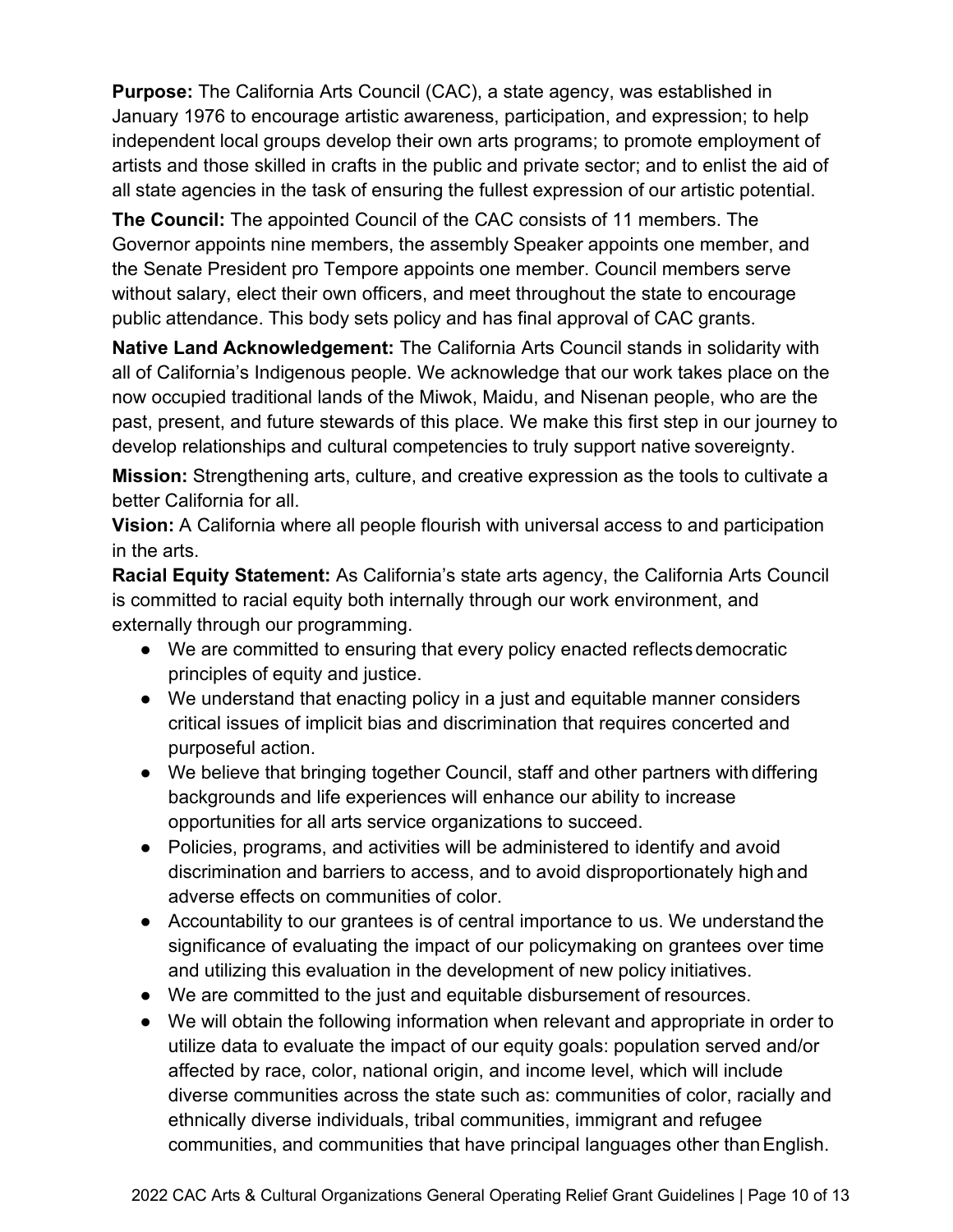For the CAC, racial equity is a continual practice in listening, learning, and implementing. The CAC's Racial Equity Statement demonstrates a deeper commitment for us to do better for the field and our staff.

**Funding:** The CAC is a state agency, funded from the state's annual budget process and proceeds from the California Arts License Plate and the Keep Arts in Schools tax return voluntary contribution fund, supplemented by funds from the National Endowment for the Arts. Its grants are often matched by foundations, individuals, earned income, government agencies, in-kind contributions, or other organizations.

**Information Access:** Due to the Public Records and Open Meeting Acts, applications and their attachments are not confidential and may be requested by the media and/or public. Meeting dates and locations are posted at [www.arts.ca.gov.](http://www.arts.ca.gov/) Observers may attend but may not participate in, or in any way interfere with, Council meetings. Each meeting provides a designated time for public comment, although comments may be time-limited.

**Grant Process:** Applications are evaluated by panels of recognized field representatives who rank applications according to program criteria. The CAC staff provides information but not recommendations to the panel. The Council reviews panel recommendations before making final funding decisions. CAC staff is responsible for grant contract administration after Council approval. In dire or unexpected circumstances, the CAC reserves the right to make exceptions to any policy or procedure on a case-by-case basis.

**Requirements:** The CAC provides grant funding to individual artists and is mandated both by federal and state regulations to fund arts organizations that have proof of nonprofit status under sec. 501(c)(3) of the Internal Revenue Code (Fiscal Receivers are eligible in some programs), or under sec. 23701d of the California Revenue and Taxations Code, or entities that are a unit of government; and that comply with the Civil Rights Acts of 1964, as amended; sec. 504 of the Rehabilitation Act of 1973, as amended; the Age Discrimination Act of 1975; the Drug-Free Workplace Act of 1988; California Government Code secs. 11135-11139.5 (barring discrimination); the Fair Labor Standards Act, as defined by the Secretary of Labor in part 505 of title 29 of the Code of Federal Regulation; the Americans with Disabilities Act of 1990 ("ADA"); the Fair Employment and Housing Act; and the Personal Responsibility and Work Opportunity Reconciliation Act of 1996.

**Ownership, Copyrights, Royalties, Credit:** The CAC does not claim ownership, copyrights, royalties, or other claim to artwork produced as a result of a CAC grant. However, the CAC reserves the right to reproduce and use such material for official, noncommercial purpose, including but not limited to use on the CAC website, social media and print materials. In addition, the CAC requires documentation of grants activity and appropriate credit for CAC partial support.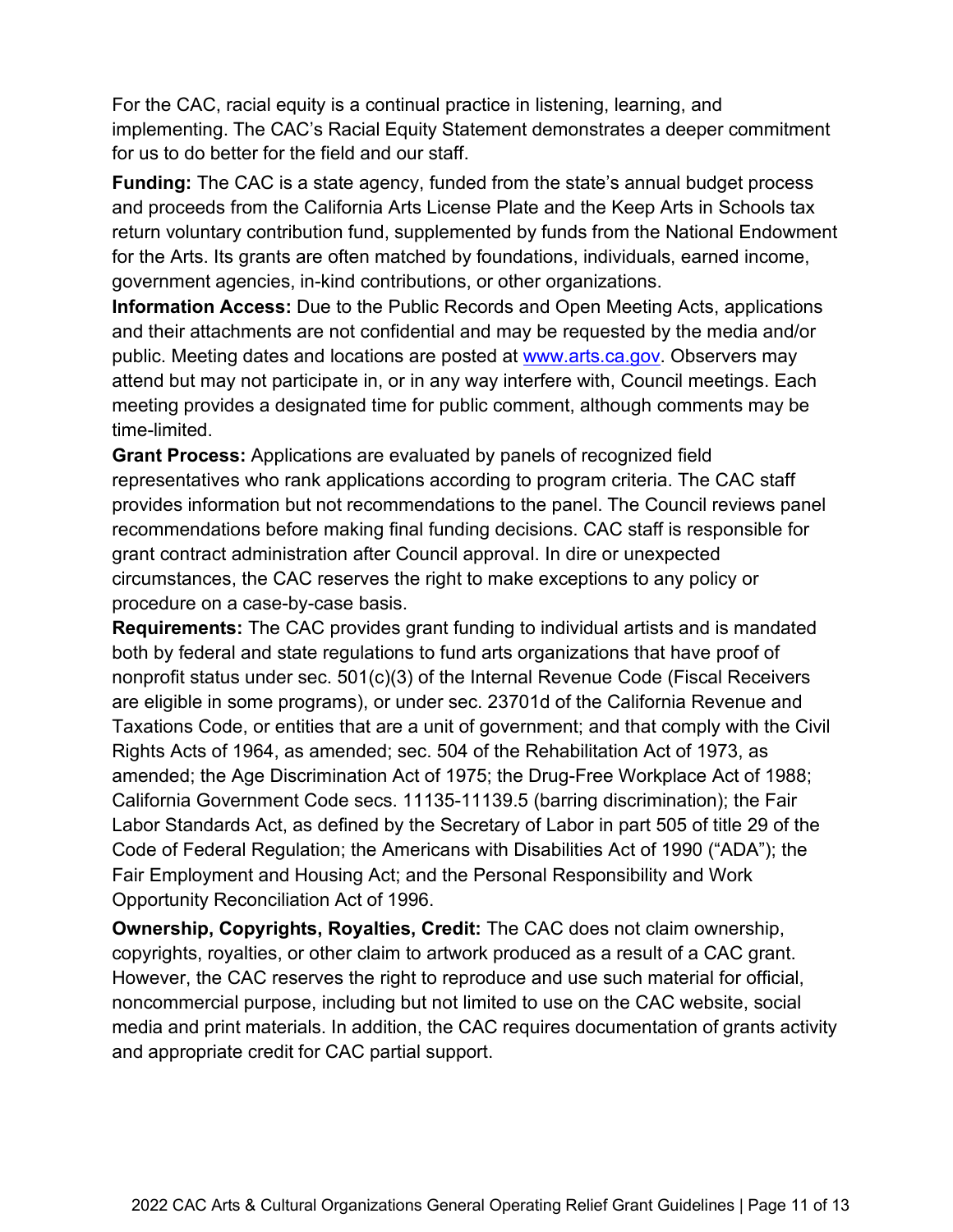## **Grantee Requirements**

Awarded grantees must comply with all requirements as stipulated in the grant agreement, including but not limited to the following:

- **Complete contract documents -** Upon notification of grant award, complete all required contract documents in order to receive grant payment. Contract documents must be received by the CAC within 60 days of issuance, or the grant funding may be revoked.
- **Payee Data Record -** Each awarded organization or fiscal sponsor (if applicable) must complete, sign, and submit an STD 204 Payee Data Record as a required contract document before grant funds can be released.
- **Consistent activities -** Carry out activities consistent with the original proposal summary statement and the intent of the application as approved for funding, including in instances where the grant award may be less than the original requestamount.
- **Approval for changes -** Programming activities must be completed asproposed. Changes must be proposed in advance and require prior written approval from CAC staff. Requests for changes are considered on a case-by-case basis.
- **Thank you letters -** To better inform our elected representatives of the value of the arts and the use of state funds, grantees are required to include copies of signed letters sent to the Governor, state Senate, and Assembly representatives thanking them for the grant. Local representatives may be found at this link: [https://findyourrep.legislature.ca.gov/.](https://findyourrep.legislature.ca.gov/)
- **Use of CAC logo -** Use of the CAC logo is required on all printed and electronic materials and websites (programs, catalogs, postcards, posters, newsletters, leaflets, publications, etc.) that specifically reference this grant.
- **CAC acknowledgement -** The following acknowledgement of CAC funding is required on all printed and electronic materials: *"This activity is funded in part by the California Arts Council, a state agency."*
- **Final report -** Provide a final report summarizing grant-funded activities and accomplishments within 30 days of the end of the Grant Activity Period. Grantees that do not submit reports by the posted deadlines may jeopardize their organization's opportunity for future funding from the CAC.
- **California Model Agreement (AB20) and indirect costs -** In order to comply with AB20 requirements, University of California and California State University grantees are required to secure an indirect cost waiver from the Regents of the University of California or the Board of Trustees of the California State University.